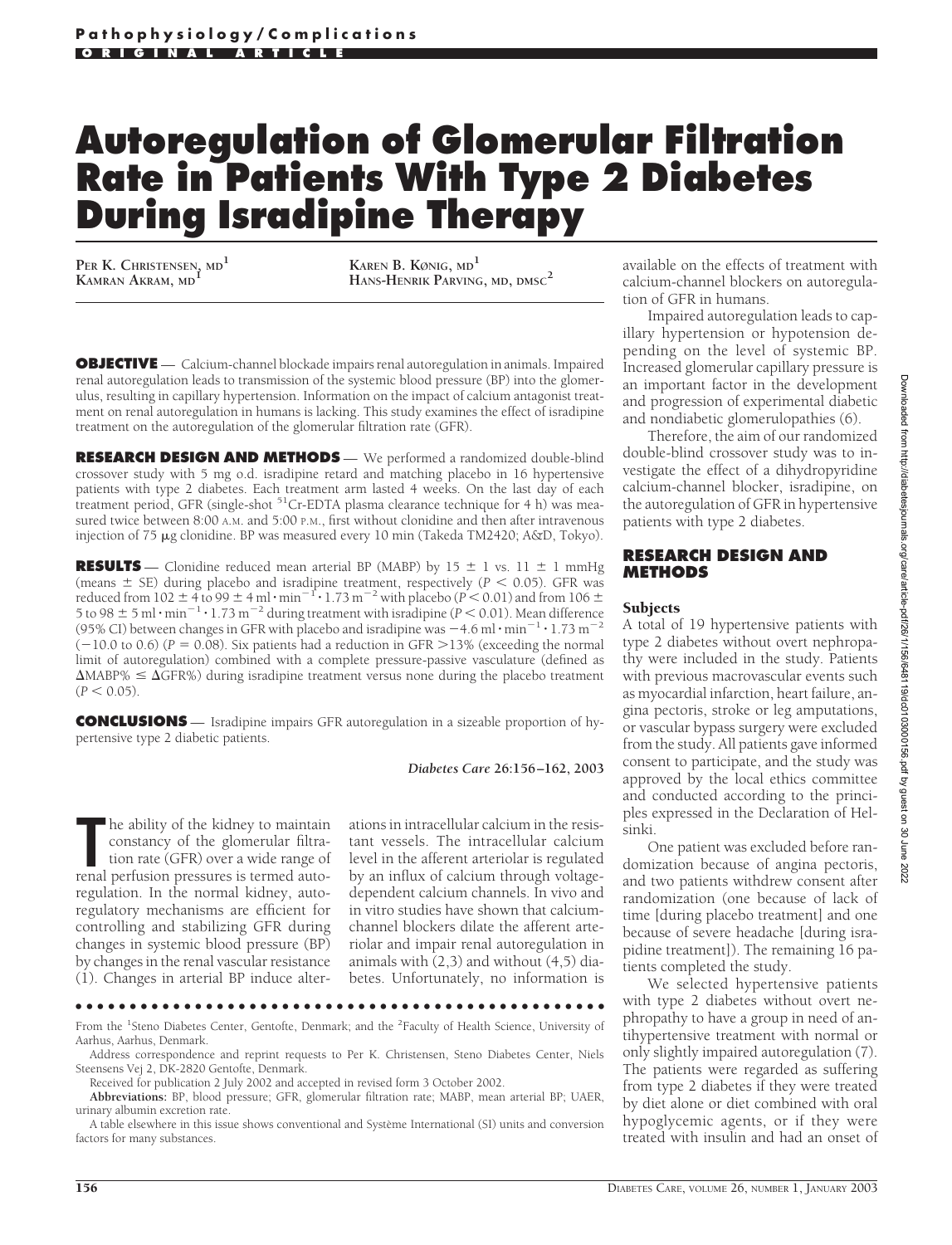diabetes after the age of 40 years and a BMI above normal ( $\geq$ 25 kg/m<sup>2</sup> in women and  $\geq$ 27 kg/m<sup>2</sup> in men) at the time of diagnosis (8). Insulin-treated lean patients (BMI  $\langle 25 \text{ kg/m}^2 \rangle$  in women and  $\langle 27 \text{ kg/m}^2 \rangle$  in men) were given a glucagon test, and type 2 diabetes was diagnosed if a stimulated C-peptide value was  $\geq$ 0.60 pmol/ml (8). The glucagon/Cpeptide test was carried out after an overnight fast. The patients were considered to have arterial hypertension if they were treated with antihypertensive drugs or had a systolic  $BP > 140$  mmHg and/or diastolic BP 90 mmHg, in accordance with the 1999 World Health Organization/International Society of Hypertension guidelines. Patients 1, 2, 6, and 7 had never received antihypertensive treatment. Eleven patients (patients 3, 4, 5, 8, 10, 11, 12, 13, 14, 15, and 16) received an ACE inhibitor or an angiotensin II receptor blocker, half of these in combination with diuretics (patients 4, 11, 12, 13, and 16), and one patient (patient 9) was treated with amlodipine in combination with diuretics. All patients had various degrees of peripheral polyneuropathy, as determined by an increased vibration perception threshold. Before the study, none of the patients had persistent microalbuminuria, defined as an urinary albumin excretion rate (UAER) 30–300 mg/24 h in at least two of three consecutive sterile 24-h urine collections. However, four patients had UAER levels  $>$ 20  $\mu$ g/min during the placebo evaluation.

# Methods

Before conducting the present study, we evaluated the reproducibility of the GFR and UAER by measuring them twice during the same day (8:00 A.M. to 12:00 P.M. vs. 12:30 P.M. to 4:30 P.M.). This evaluation was carried out in 13 type 2 diabetic patients (6 women/7 men) using exactly the same methods described later in this article, but without clonidine. The mean coefficient of variation in GFR was 3.9%, compared with the mean coefficient of variation in day-to-day GFR of 4.5%. The variation coefficient was 19.9% for UAER during the GFR measurement, compared with a day-to-day variation of 23–58%, with the lowest variation between nighttime collections. No systematic alterations were demonstrated in GFR or UAER, thus ruling out time-dependent changes within the period from 8:00 A.M. to 4:30 P.M. Furthermore, no difference

was found in mean arterial BP (MABP) during the two GFR measurements.

All antihypertensive treatment was stopped at least 14 days before randomization. A randomized double-blind crossover study was performed in which each arm lasted 4 weeks, with no washout periods between the two arms. Patients were randomized to treatment with 5 mg o.d. isradipine retard (Novartis A/S, Copenhagen, Denmark) or matching placebo, and each treatment lasted 4 weeks. Tablet counting assessed compliance. GFR was measured twice on the same day at the end of each treatment period: first without clonidine (baseline) and second after intravenous injection of  $75 \mu g$ clonidine (Boehringer, Ingelheim, Germany).

The GFR measurements were performed during two 4-h periods: one from 8:00 A.M. to 12:00 P.M. after a single intravenous injection of 1.5 MBq of Na $51$ Crlabeled eidetic acid  $(^{51}Cr$ -EDTA) and the other from 12:30 P.M. to 4:30 P.M. after a single intravenous injection of 8.0 MBq of <sup>51</sup>Cr-EDTA by determination of the radioactivity in venous blood samples taken at 180, 200, 220, and 240 min after each injection (9,10). To correct for baseline radioactivity, a venous blood sample was taken at the first and second GFR measurements before injection of  $51Cr$ -EDTA. The residual radioactivity from the first measurement was subtracted from the measured radioactivity at 180, 200, 220, and 240 min after the second injection of 8.0 MBq <sup>51</sup>Cr-EDTA. The small underestimation (10%) of <sup>51</sup>Cr-EDTA clearance versus clearance of inulin was adjusted for by multiplying EDTA clearance by 1.10 (11). Extra renal loss was adjusted for by subtracting 3.7 ml/min (11). The results were standardized for  $1.73$  m<sup>2</sup> body surface area using the patient's surface area at the start of the study. The patients rested in a supine position during the entire investigation.

BP and heart rate were measured in the supine position with the Takeda TM2420 device (A&D) using the left arm and appropriate cuff sizes ( $25 \times 12$  cm [upper arm circumference 35 cm] and  $30 \times 15$  cm [upper arm circumference 35 cm]) at baseline and every 10 min during the GFR measurements. MABP was calculated as diastolic BP plus onethird of the pulse amplitude. UAER was determined during each 4-h period by DAKO turbidimetry.

Blood glucose was measured by a glucose oxidase method on an autoanalyzer (One Touch 2, LifeScan, Milpitas, CA) every hour during the investigation.  $HbA_{1c}$  was measured by high-performance liquid chromatography (Variant; Bio-Rad, Hercules, CA). The normal range of  $HbA_{1c}$  in our laboratory is 4.1–6.4%.

The lower BP limit of normal autoregulation was defined as an MABP of 80 mmHg (the lower limit of normal autoregulation of GFR in animals [12–14]). A relative reduction induced by clonidine in  $GFR > 13\%$  (exceeding the normal limit of autoregulation of GFR in healthy humans [15]) was defined as impaired autoregulation. Abolished autoregulation was defined as a clonidine-induced relative change in GFR of  $>$  13% combined with a relative reduction in GFR greater than or equal to the relative reduction in MABP  $(\Delta MABP\% \leq \Delta GFR\%).$ 

## Statistical analysis

Normally distributed data are expressed as means and SD or SE. All comparisons of normally distributed parameters were carried out with a Student's *t* test using paired design. A Mann-Whitney test was used for nonparametric data. All BP measurements during the 4-h period were used to calculate mean values and SE during each examination in each patient. Spearman's and linear regression analysis were used to analyze correlations between the absolute as well as the relative differences between the two examinations. Values for UAER were logarithmically transformed before inclusion in the analysis because of the positive skewed distribution. Data were tested for a period effect and a treatment–period interaction with a two-sample *t* test. Fisher's exact test was performed on dichotomous variables.

The number of patients needed (*n* 16) was calculated using a power of 80%, a significant level of 5%, and a mean difference in GFR of 25%. We included 19 patients.

All calculations were made using SPSS for Windows (SPSS, Chicago, IL). A *P* value <0.05 was considered significant (two-tailed).

**RESULTS** — Clinical and demographic data for the 16 hypertensive type 2 diabetic patients without overt nephropathy are shown in Table 1. There were no significant differences in BP be-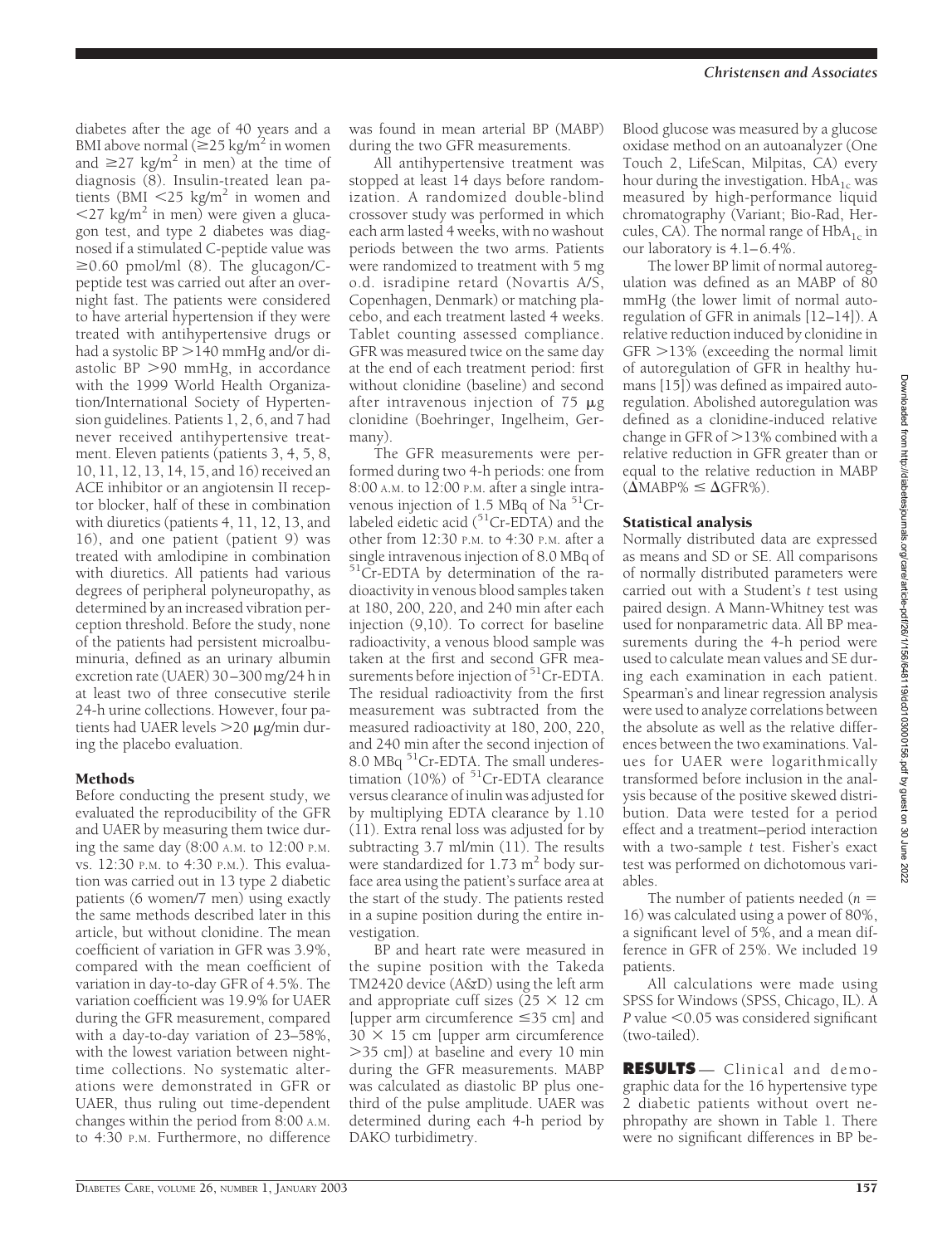|               | Sex | Age (years) | Known duration of<br>diabetes (years) | BMI $(kg/m2)$ | $BP$ (mmHg)                 | Retinopathy   | Antidiabetic<br>treatment |
|---------------|-----|-------------|---------------------------------------|---------------|-----------------------------|---------------|---------------------------|
| Subject       |     |             |                                       |               |                             |               |                           |
|               | M   | 50          | 9                                     | 28            | 137/92                      | Nil           |                           |
|               | F   | 63          | 12                                    | 25            | 148/76                      | Simplex       |                           |
|               | М   | 52          | 10                                    | 30            | 152/84                      | Simplex       |                           |
|               | F   | 56          | 16                                    | 43            | 151/82                      | Nil           |                           |
|               | F   | 69          | 10                                    | 38            | 165/91                      | Nil           |                           |
| 6             | M   | 56          | 6                                     | 25            | 168/91                      | Nil           |                           |
|               | M   | 55          | 20                                    | 27            | 141/81                      | Proliferative |                           |
| 8             | M   | 59          | 21                                    | 27            | 160/82                      | Simplex       | 3                         |
| $\mathcal{Q}$ | M   | 64          | 16                                    | 30            | 168/90                      | Simplex       | 3                         |
| 10            | F   | 66          | 4                                     | 26            | 161/90                      | Nil           |                           |
| 11            | F   | 60          | 10                                    | 19            | 169/83                      | Nil           |                           |
| 12            | M   | 62          | 20                                    | 27            | 152/82                      | Proliferative |                           |
| 13            | F   | 56          | 14                                    | 39            | 152/87                      | Simplex       | 3                         |
| 14            | M   | 62          | 14                                    | 31            | 163/90                      | Proliferative |                           |
| 15            | F   | 50          | 20                                    | 31            | 156/71                      | Simplex       |                           |
| 16            | F   | 61          | 19                                    | 39            | 159/83                      | Nil           | 3                         |
| Mean $\pm$ SD |     | $59 \pm 6$  | $14 \pm 5$                            | $30 \pm 6$    | $156 \pm 10/$<br>$85 \pm 6$ |               |                           |

**Table 1—***Baseline clinical data of 16 type 2 diabetic hypertensive patients without overt nephropathy*

1, Diet; 2, oral hypoglycemic treatment; 3, insulin treatment; 4, insulin and oral hypoglycemic treatment.

tween the screening visit and the randomization visit in patients previously treated with antihypertensives (mean difference in MABP  $-0.3$  mmHg [95% CI  $-4.9$  to 4.3]). All patients had normal GFR.

Half of the patients received isradipine during the first treatment period. The patients took 101% (range 94–105) of the tablets during the placebo period and 98% (range 86–104) of the tablets during the isradipine period (NS).

The individual changes in BP, GFR, and UAER induced by intravenous injection of  $75 \mu$ g clonidine during the placebo and isradipine treatments are shown in Table 2. Intravenous injection of  $75 \mu g$ clonidine induced a reduction in MABP of  $15 \pm 1$  mmHg ( $P < 0.01$ ) and  $11 \pm 1$ mmHg ( $P < 0.05$ ) during the placebo and isradipine treatment, respectively (Table 3). The mean difference in changes of MABP between placebo and isradipine treatment was 3.5 mmHg (95% CI 0.5–  $(6.5)$   $(P < 0.05)$ . Clonidine did not reduce MABP below 80 mmHg during any of the treatment periods.

The mean difference in changes of GFR induced by clonidine between placebo and isradipine treatment was  $-4.6$ ml  $\cdot$  min<sup>-1</sup>  $\cdot$  1.73 m<sup>-2</sup> (95% CI -10.0 to 0.6) (*P* = 0.08; Table 3). Six (patients 2, 3, 8, 10, 11, and 16; Table 2) of 16 patients had impaired/abolished autoreg-

ulation of GFR during isradipine treatment, whereas all patients had normal GFR autoregulation during placebo (*P* 0.05). Clonidine induced a comparable reduction in MABP during isradipine treatment in patients with  $(n = 6)$  or without  $(n = 10)$  impaired autoregulation  $(12 \pm 2.6 \text{ vs. } 11 \pm 1.9 \text{ mmHg, respec-}$ tively). The six patients with impaired autoregulation of GFR had an increase in baseline GFR of 10.6 ml  $\cdot$  min<sup>-1</sup>  $\cdot$  1.73  $m^{-2}$  (95% CI -1.1 to 22.4) (*P* = 0.07) during isradipine treatment, whereas baseline GFR remained unchanged (mean difference 0.0 ml  $\cdot$  min<sup>-1</sup>  $\cdot$  1.73 m<sup>-2</sup> [95% CI  $-9.4$  to 9.4]) in the ten remaining patients during isradipine treatment  $(P = 0.07$  between the groups).

Isradipine induced a similar reduction in MABP in patients with  $(n = 6)$  and without  $(n = 10)$  impaired autoregulation  $(8.9 \pm 2.5 \text{ vs. } 6.5 \pm 2.2 \text{ mmHg, respec-}$ tively). Furthermore, the patients with  $(n = 6)$  and without  $(n = 10)$  impaired autoregulation had nearly the same MABP level during treatment with isradipine  $(103 \pm 5.8 \text{ vs. } 99 \pm 7.1 \text{ mmHg, respec-}$ tively). No statistically significant differences in age, BMI, known diabetes duration, insulin treatment,  $HbA<sub>1c</sub>$ , baseline BP, baseline GFR, and baseline UAER were revealed between patients with and without impaired autoregulation.

We found no significant correlation between the absolute changes in MABP (mmHg) and the absolute changes in GFR  $(\text{ml}\cdot \text{min}^{-1}\cdot 1.73 \text{ m}^{-2})$  during either of the two treatments. Furthermore, no significant correlation was found between the relative changes in MABP (%) and the relative changes in GFR (%) during either of the two treatments.

Blood glucose was not changed by intravenous injection of clonidine (Table 3). Neither a period effect (placebo/ isradipine vs. isradipine/placebo; average difference  $3.5 \pm 12.9$  vs.  $-1.0 \pm 8.8$ ,  $P = 0.43$ ) nor a treatment–period interaction (placebo/isradipine vs. isradipine/ placebo; average levels 7.4  $\pm$  7 vs. 4.6  $\pm$  $8, P = 0.43$ ) was found in relation to GFR.

The patients had no serious adverse events. Two patients experienced edema, one headache, one blushing, and one dizziness during isradipine treatment, whereas only one patient experienced an adverse reaction (dizziness) during the placebo treatment. Apart from dry mouth and sleepiness, no side effects were observed after clonidine injection.

**CONCLUSIONS** — Our double-blind randomized crossover study in hypertensive type 2 diabetic patients without overt nephropathy showed preserved autoregulation of GFR during treatment with pla-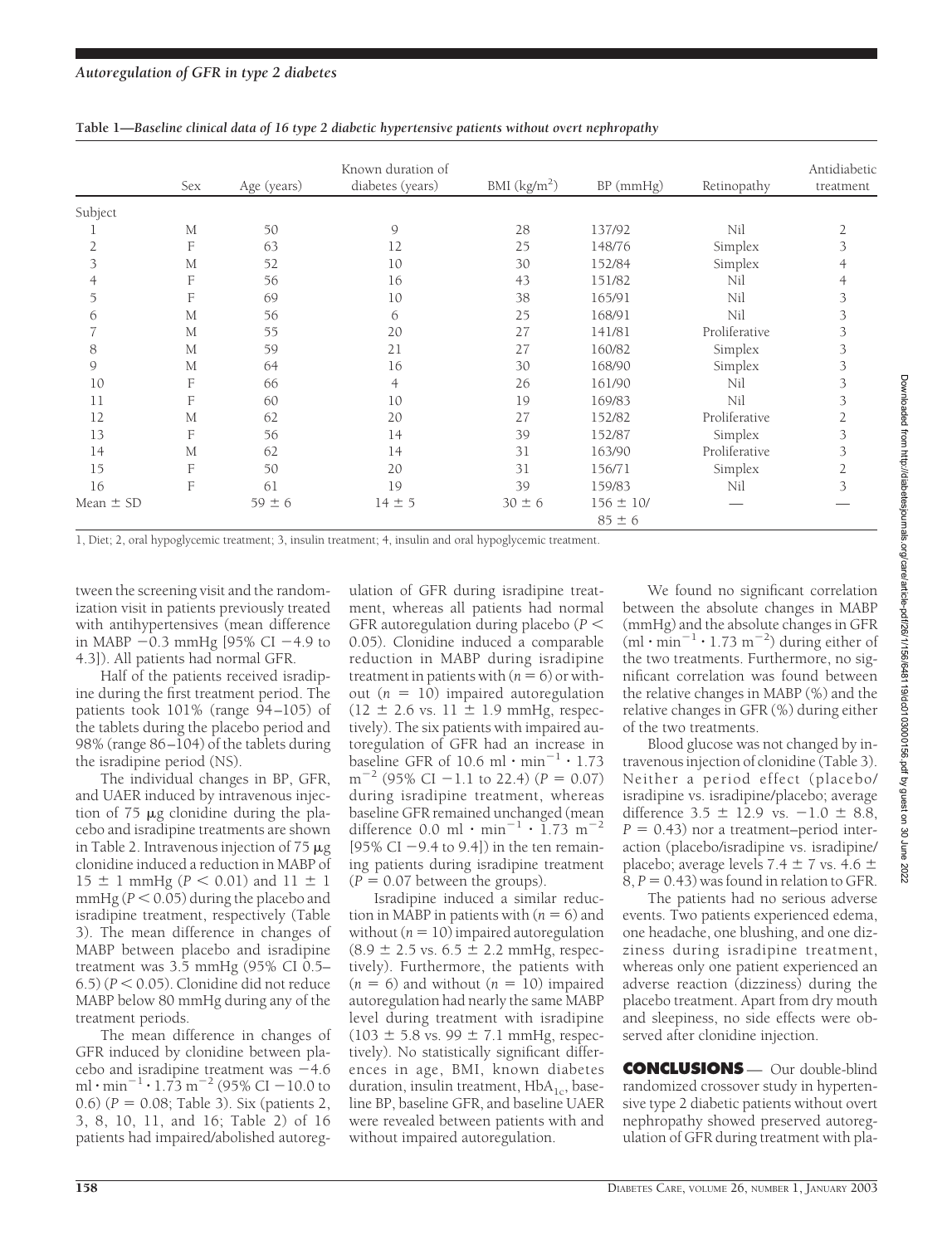|                    | <b>BP</b>                  |                           | <b>GFR</b>                                                          | <b>UAER</b>                                                        |                                      |                                     |
|--------------------|----------------------------|---------------------------|---------------------------------------------------------------------|--------------------------------------------------------------------|--------------------------------------|-------------------------------------|
|                    | Before clonidine<br>(mmHg) | After clonidine<br>(mmHg) | Before clonidine<br>$(ml \cdot min^{-1} \cdot 1.73 \text{ m}^{-2})$ | After clonidine<br>$(ml \cdot min^{-1} \cdot 1.73 \text{ m}^{-2})$ | Before<br>clonidine<br>$(\mu g/min)$ | After<br>clinidine<br>$(\mu g/min)$ |
| Placebo<br>subject |                            |                           |                                                                     |                                                                    |                                      |                                     |
| 1                  | $154/92 \pm 2/1$           | $132/84 \pm 2/2$          | 131                                                                 | 120                                                                | 6                                    | 6                                   |
| $\overline{2}$     | $134/89 \pm 2/2$           | $112/78 \pm 2/1$          | 113                                                                 | 104                                                                | 14                                   | 5                                   |
| 3                  | $167/85 \pm 2/1$           | $141/81 \pm 3/1$          | 96                                                                  | 94                                                                 | 3                                    | 8                                   |
| $\overline{4}$     | $139/92 \pm 1/1$           | $125/86 \pm 1/1$          | 104                                                                 | 103                                                                | 3                                    | 3                                   |
| 5                  | $130/84 \pm 2/3$           | $123/63 \pm 2/2$          | 121                                                                 | 114                                                                | $\overline{2}$                       | 5                                   |
| 6                  | $132/90 \pm 2/1$           | $108/73 \pm 2/2$          | 103                                                                 | 102                                                                | 6                                    | $\overline{2}$                      |
| $\overline{7}$     | $155/100 \pm 2/3$          | $131/86 \pm 1/1$          | 109                                                                 | 111                                                                | 21                                   | 15                                  |
| 8                  | $143/83 \pm 2/2$           | $131/73 \pm 3/3$          | 104                                                                 | 96                                                                 | $\mathbf 1$                          | $\overline{4}$                      |
| 9                  | $183/87 \pm 1/1$           | $176/80 \pm 1/1$          | 91                                                                  | 92                                                                 | 111                                  | 45                                  |
| 10                 | $153/89 \pm 1/1$           | $130/79 \pm 2/1$          | 66                                                                  | 67                                                                 | $\overline{7}$                       | $\overline{2}$                      |
| 11                 | $161/88 \pm 2/1$           | $114/65 \pm 3/1$          | 93                                                                  | 84                                                                 | 5                                    | $\overline{2}$                      |
| 12                 | $146/75 \pm 1/1$           | $133/67 \pm 1/1$          | 93                                                                  | 87                                                                 | $\overline{7}$                       | 6                                   |
| 13                 | $150/80 \pm 3/1$           | $132/67 \pm 1/1$          | 121                                                                 | 117                                                                | 273                                  | 218                                 |
| 14                 | $159/96 \pm 1/1$           | $136/86 \pm 1/1$          | 94                                                                  | 97                                                                 | 11                                   | 12                                  |
| 15                 | $161/83 \pm 3/2$           | $138/70 \pm 2/1$          | 107                                                                 | 106                                                                | 164                                  | 30                                  |
| 16                 | $152/78 \pm 2/1$           | $124/69 \pm 3/2$          | 90                                                                  | 83                                                                 | 6                                    | $\mathbf{2}$                        |
| Mean               | $151/87 \pm 3/2$           | $130/75 \pm 4/2$          | $102 \pm 4$                                                         | $99 \pm 4$                                                         | $10 \pm 1*$                          | $7 \pm 1*$                          |
| $\overline{P}$     | < 0.001                    |                           | < 0.01                                                              |                                                                    | <b>NS</b>                            |                                     |
| Isradipine         |                            |                           |                                                                     |                                                                    |                                      |                                     |
| subject            |                            |                           |                                                                     |                                                                    |                                      |                                     |
| $\mathbf{1}$       | $146/84 \pm 1/1$           | $127/84 \pm 2/2$          | 129                                                                 | 126                                                                | 5                                    | $\overline{5}$                      |
| 2 <sup>†</sup>     | $127/75 \pm 1/1$           | $107/70 \pm 2/1$          | 121                                                                 | 93                                                                 | 6                                    | 3                                   |
| 3†                 | $163/80 \pm 2/1$           | $138/79 \pm 2/1$          | 128                                                                 | 104                                                                | 3                                    | $\overline{4}$                      |
| $\overline{4}$     | $138/92 \pm 1/2$           | $117/69 \pm 2/2$          | 118                                                                 | 106                                                                | $\overline{2}$                       | 5                                   |
| 5                  | $133/78 \pm 2/2$           | $121/67 \pm 4/2$          | 123                                                                 | 123                                                                | 3                                    | $\overline{2}$                      |
| 6                  | $139/92 \pm 2/1$           | $110/76 \pm 3/2$          | 103                                                                 | 103                                                                | $\,8\,$                              | $\overline{3}$                      |
| $\overline{7}$     | $146/89 \pm 1/1$           | $128/79 \pm 1/2$          | 104                                                                 | 103                                                                | 21                                   | 15                                  |
| 8†                 | $151/80 \pm 2/1$           | $125/72 \pm 3/2$          | 112                                                                 | 92                                                                 | 10                                   | $\overline{4}$                      |
| 9                  | $155/73 \pm 1/1$           | $136/73 \pm 2/1$          | 76                                                                  | 80                                                                 | $\boldsymbol{7}$                     | 6                                   |
| 10†                | $126/77 \pm 2/2$           | $113/76 \pm 2/1$          | 78                                                                  | 67                                                                 | 3                                    | $\overline{2}$                      |
| 11 <sup>†</sup>    | $146/81 \pm 1/1$           | $113/64 \pm 1/2$          | 96                                                                  | 72                                                                 | $\mathcal{G}$                        | 3                                   |
| 12                 | $129/70 \pm 2/2$           | $126/69 \pm 1/1$          | 86                                                                  | 83                                                                 | $\mathbf 1$                          | $\mathbf{1}$                        |
| 13                 | $156/81 \pm 3/1$           | $131/76 \pm 2/1$          | 147                                                                 | 142                                                                | 214                                  | 105                                 |
| 14                 | $149/82 \pm 2/1$           | $130/75 \pm 1/2$          | 101                                                                 | 96                                                                 | 11                                   | 9                                   |
| 15                 | $143/81 \pm 1/2$           | $128/77 \pm 2/1$          | 88                                                                  | 98                                                                 | 93                                   | 97                                  |
| 16†                | $132/71 \pm 2/1$           | $121/63 \pm 2/1$          | 91                                                                  | 79                                                                 | $\overline{4}$                       | 3                                   |
| Mean               | $143/80 \pm 3/2$           | $123/73 \pm 2/1$          | $106 \pm 5$                                                         | $98 \pm 5$                                                         | $8 \pm 1^*$                          | $6 \pm 1*$                          |
| $\overline{P}$     | < 0.001                    |                           | < 0.01                                                              |                                                                    |                                      | < 0.05                              |

Data are means  $\pm$  SE or \*geometric mean  $\pm$  antilog SE. †Patients with blunted autoregulation during isradipine therapy.

cebo, whereas isradipine therapy induced a variable response ranging from no impact to impaired or abolished GFR autoregulation. Even though intravenous injection of clonidine reduced MABP more during placebo treatment compared with isradipine therapy, none of the placebo-treated patients experienced a reduction in  $\overline{GFR} > 13\%$  (the limit of normal GFR autoregulation in healthy

humans [15]), whereas 38% of the isradipine-treated patients showed complete pressure-passive vasculature  $(\Delta MABP\%$  $\leq \Delta$ GFR%).

A reduced autoregulation capacity during isradipine treatment is also supported by the clonidine-induced pressure-dependent reduction in UAER. A limited power, due to a large variation in the response to clonidine injection during the isradipine therapy, is a likely explanation for the borderline significant difference between the mean differences in GFR.

The validity of applied methods to evaluate GFR autoregulation has previously been described in detail (16,17). We used the maximal initial dose of isradipine (5 mg o.d.) recommended in Denmark.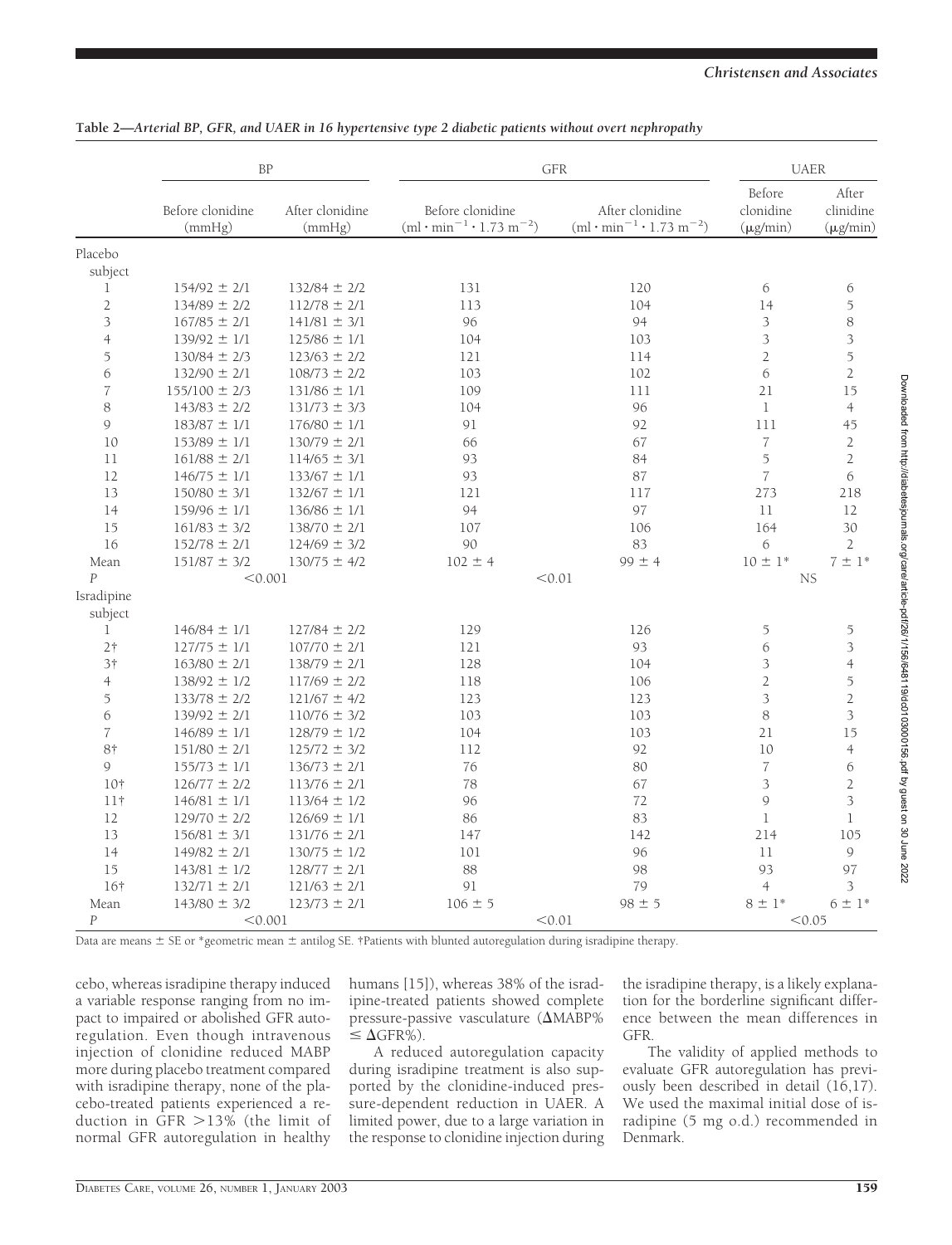|                                                                  | Before    | After     | Mean difference                 |                  |
|------------------------------------------------------------------|-----------|-----------|---------------------------------|------------------|
|                                                                  | clonidine | clonidine | $(95\% \text{ CI})$             | $\boldsymbol{P}$ |
| GFR (ml $\cdot$ min <sup>-1</sup> $\cdot$ 1.73 m <sup>-2</sup> ) |           |           |                                 |                  |
| Placebo                                                          | 102       | 99        | $3.7(1.3 \text{ to } 6.1)$      | < 0.01           |
| 5 mg isradipine retard                                           | 106       | 98        | 8.3 (2.5 to 14.2)               | < 0.01           |
| Systolic BP (mmHg)                                               |           |           |                                 |                  |
| Placebo                                                          | 151       | 130       | $21(16 \text{ to } 26)$         | < 0.001          |
| 5 mg isradipine retard                                           | 143       | 123       | 19 (15 to 24)                   | < 0.001          |
| Diastolic BP (mmHg)                                              |           |           |                                 |                  |
| Placebo                                                          | 87        | 75        | 12(9 to 14)                     | < 0.001          |
| 5 mg isradipine retard                                           | 80        | 73        | 7(4 to 11)                      | < 0.001          |
| MABP (mmHg)                                                      |           |           |                                 |                  |
| Placebo                                                          | 108       | 94        | 15 (12 to 18)                   | < 0.001          |
| 5 mg isradipine retard                                           | 101       | 90        | 11(8 to 15)                     | < 0.001          |
| $Log$ (UAER) ( $\mu$ g/min)                                      |           |           |                                 |                  |
| Placebo                                                          | 1.01      | 0.87      | $0.15 (-0.06 \text{ to } 0.35)$ | NS.              |
| 5 mg isradipine retard                                           | 0.89      | 0.75      | $0.13$ $(0.02$ to $0.25)$       | < 0.05           |
| Blood glucose (mmol/l)                                           |           |           |                                 |                  |
| Placebo                                                          | 9.1       | 9.5       | $-0.4$ ( $-2.0$ to 1.2)         | NS.              |
| 5 mg isradipine retard                                           | 9.3       | 9.9       | $-0.6$ ( $-1.7$ to 0.5)         | NS.              |

Table 3—Changes in GFR, systolic and diastolic BP, MABP, UAER, and blood glucose induced by intravenous injection of 75  $\mu$ g clonidine in *16 hypertensive type 2 diabetic patients without overt nephropathy treatment with placebo or 5 mg isradipine retard*

Because markers of the immune destruction of the  $\beta$ -cell, such as autoantibodies to GAD, were not measured in our study, we cannot exclude that a fraction of the patients might have type 1 latentautoimmune diabetes in adults, e.g., patient 11.

Experimental studies suggest that autoregulation in GFR is due to autoregulation in two of the main GFR determinants, i.e., renal plasma flow and glomerular capillary hydraulic pressure (18). The afferent arteriole plays a pivotal role in regulating glomerular capillary pressure, renal plasma flow, and consequently GFR (19). The myogenic control of renal autoregulation is primarily regulated by afferent arteriolar smooth muscle permeability to  $Ca^{2+}$  (20), whereas the efferent arteriolar seems to be less responsive to alterations in membrane  $Ca^{2+}$  permeability (20). Data have revealed that the major vasoconstrictive effect of raised extracellular ionized Ca<sup>2+</sup> is a pressuredependent alteration in membrane  $Ca^{2+}$ permeability (4). Because calciumchannel blockers interfere with the influx of Ca<sup>2+</sup>, they may affect normal renal autoregulation. In agreement with our study, studies in dogs (5), isolated perfused rat kidneys (4), normal rat kidneys (21), rat remnant kidney models (22), models of spontaneously hypertensive rats (23), and rat models of diabetes (24)

have all demonstrated that calciumchannel blockers may impair renal autoregulation. However, even though most studies show that both dihydropyridine and nondihydropyridine calciumchannel blockers impair autoregulation, some studies indicate that there might be differences in the vascular responses within and between the different classes of the drugs (25–27). The different actions of the various calcium-channel blockers on renal function, structure, and autoregulation may be related to differences in tissue selectivity and binding sites (28). Griffin et al. (29,30) recently demonstrated that dihydropyridine and selective T- and L-type calcium-channel blockers, but not nondihydropyridine calcium-channel blockers, cause additional impairment of the already impaired renal autoregulation in rat remnant kidney models. Furthermore, at any given BP elevation, greater glomerulosclerosis was seen in the rats with additional impairment (abolished) of renal autoregulation compared with untreated rats. Because the ability of the afferent arteriole to dilate or constrict is a critical component of the kidney's defense against changes in renal perfusion pressure, failure of the afferent arteriole to constrict in the setting of elevated BP can lead to enhanced transmission of the systemic pressure into the glomerular capillary network, inducing

glomerular hypertension (31,32). This hemodynamic alteration is associated with an increase in albuminuria and acceleration of the glomerular damage (33). Consequently, it is of major pathophysiological importance that the GFR autoregulation is intact. In this context, it is also important to select an antihypertensive treatment that does not interfere with GFR autoregulation. Our study revealed that patients with impaired autoregulation of GFR had an increase in GFR during isradipine treatment. The enhanced GFR in these patients probably reflects a more pronounced vasodilatation of the afferent arteriole during isradipine treatment as compared with patients without this response. This vasodilatation enhances the transmission of the systemic BP into the glomerular capillary network, resulting in exaggerated GFR variation.

Recently, we demonstrated that an angiotensin II receptor antagonist reduced BP from 153/89 to 141/85 mmHg without altering the preserved ability to autoregulate GFR in hypertensive type 2 diabetic patients without nephropathy (17). The demographic, clinical, and laboratory data in these patients (17) and the present patients are very similar. Furthermore, the BP levels in the aforementioned and present study during the placebo treatment period were also almost the same. This comparison suggests that the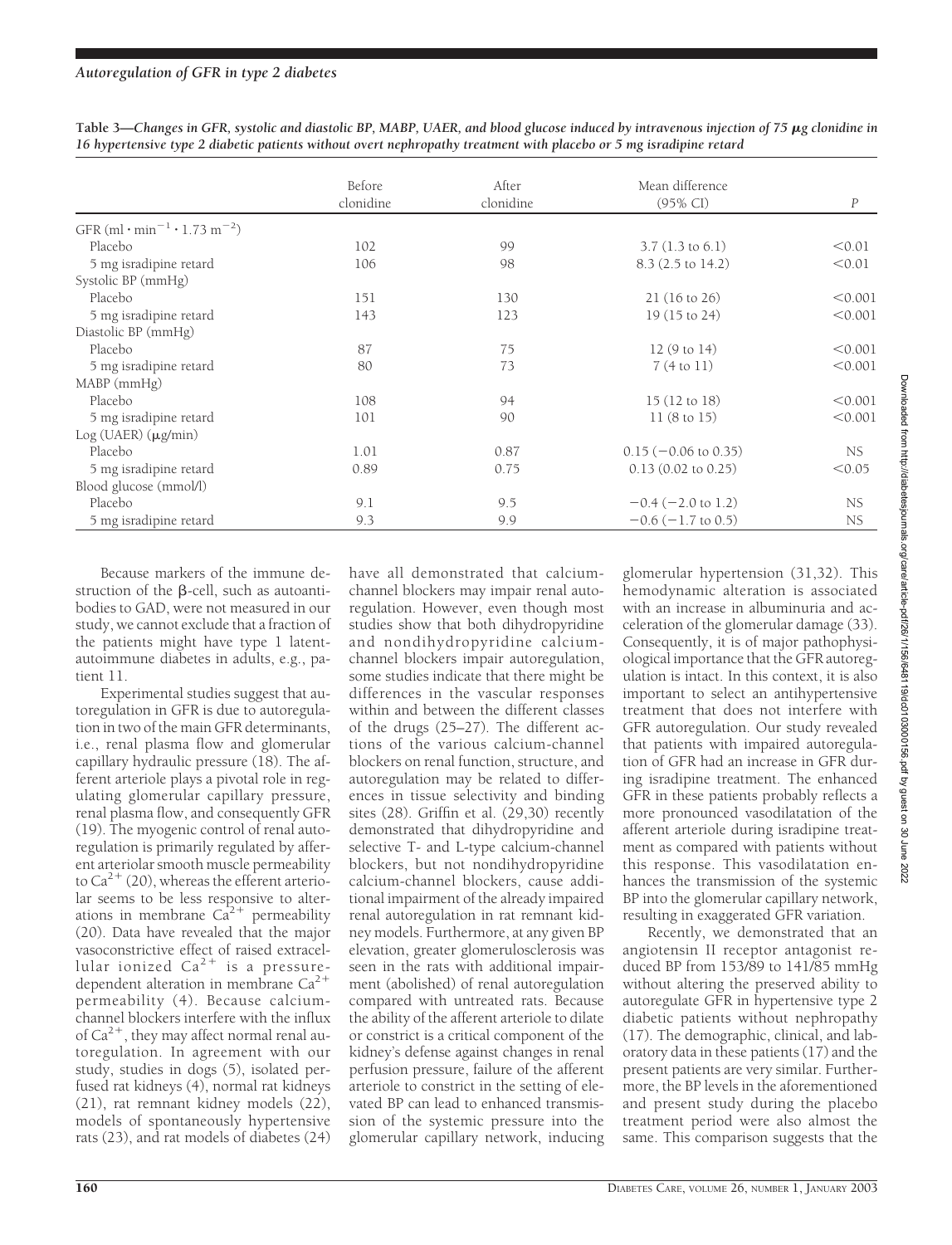impaired autoregulation demonstrated in the present study is not due to the BPlowering effect of isradipine but is due to impairment of the GFR autoregulation. This interpretation is also supported by the comparison between the six patients with abolished autoregulation compared with the ten with preserved autoregulation. The two groups had identical reduction in BP after clonidine injection. Finally, we did not find any correlation between the relative changes in BP and in GFR or with the absolute changes in BP or GFR. From a kidney point-of-view, angiotensin II receptor blockers, ACE inhibitors, and  $\beta$ -blockers may therefore be superior to, e.g., calcium-channel blockers.

Several studies in streptozotocininduced diabetic rats and dogs have suggested that hyperglycemia induces impaired autoregulation of renal blood flow and GFR (34). In the present study, there was no difference in glycemic control during the examinations. Furthermore, we have evaluated the impact of acute changes in blood glucose in type 2 diabetic patients without nephropathy and found that autoregulation was not affected by blood glucose levels  $>15$ mmol $/$ l (16).

The potential importance of insulin resistance in relation to renal autoregulation remains to be clarified.

In conclusion, isradipine impairs the autoregulation of GFR in a sizeable proportion of hypertensive type 2 diabetic patients.

**Acknowledgments**— The authors gratefully acknowledge financial support from the Danish Medical Association Research Fund, the Per S. Henriksen Foundation, and the Danish Diabetes Association.

### **References**

- 1. Navar LG: Renal autoregulation: perspectives from whole kidney and single nephron studies*. Am J Physiol* 234:F357– F370, 1978
- 2. Gaber L, Walton C, Brown S, Bakris G: Effects of different antihypertensive treatments on morphologic progression of diabetic nephropathy in uninephrectomized dogs. *Kidney Int* 46:161–169, 1994
- 3. Brown SA, Walton CL, Crawford P, Bakris GL: Long-term effects of antihypertensive regimens on renal hemodynamics and proteinuria*. Kidney Int* 43:1210–1218, 1993
- 4. Cohen AJ, Fray JC: Calcium ion dependence of myogenic renal plasma flow autoregulation: evidence from the isolated perfused rat kidney. *J Physiol* 330:449– 460, 1982
- 5. Ono H, Kokubun H, Hashimoto K: Abolition by calcium antagonists of the autoregulation of renal blood flow*. Naunyn Schmiedebergs Arch Pharmacol* 285:201– 207, 1974
- 6. Hostetter TH, Rennke HG, Brenner BM: The case for intrarenal hypertension in the initiation and progression of diabetic and other glomerulopathies. *Am J Med* 72: 375–380, 1982
- 7. Christensen PK, Hansen HP, Parving H-H: Impaired autoregulation of GFR in hypertensive non-insulin dependent diabetic patients. *Kidney Int* 52:1369–1374, 1997
- 8. Hother-Nielsen O, Faber O, Sørensen NS, Beck-Nielsen: Classification of newly diagnosed diabetic patients as insulin-requiring or non-insulin-requiring based on clinical as biochemical variables. *Diabetes Care* 11:531–537, 1988
- 9. Bröchner-Mortensen J, Rödbro P: Selection of routine method for determination of glomerular filtration rate in adult patients. *Scand J Clin Lab Invest* 36:35–45, 1976
- 10. Bröchner-Mortensen J: A simple method for the determination of glomerular filtration rate. *Scand J Clin Lab Invest* 30:271– 274, 1972
- 11. Bröchner-Mortensen J, Rödbro P: Comparison between total and renal plasma clearance of [51Cr]EDTA. *Scand J Clin Lab Invest* 36:247–249, 1976
- 12. Forster RP, Maes JP: Effect of experimental neurogenic hypertension on renal blood flow and glomerular filtration rates in intact denervated kidneys of unanesthetized rabbits with adrenal glands demedillated. *Am J Physiol* 150:534–540, 1947
- 13. Shipley RE, Study RS: Changes in renal blood flow, extraction of insulin, glomerular filtration rate, tissue pressure and urine flow with acute alteration of renal artery blood pressure. *Am J Physiol* 167: 676–688, 1951
- 14. Selkurt EE, Hall PW, Spencer MP: Influence of graded arterial pressure decrement on renal clearance of creatinine, p-amino-hippurate and sodium. *Am J Physiol* 159:369–378, 1949
- 15. Christensen PK, Hommel E, Clausen P, Feldt-Rasmussen B, Parving H-H: Impaired autoregulation of the glomerular filtration rate in patients with nondiabetic nephropathies. *Kidney Int* 56:1517–1523, 1999
- 16. Christensen PK, Lund S, Parving H-H: The impact of glycaemic control on autoregulation of glomerular filtration rate in patients with non-insulin dependent dia-

betes. *Scand J Clin Lab Invest* 60:1–8, 2001

- 17. Christensen PK, Lund S, Parving H-H: Autoregulated glomerular filtration rate during candesartan treatment in hypertensive type 2 diabetic patients. *Kidney Int* 60:1435–1442, 2001
- 18. Maddox DA, Brenner BM: Glomerular ultrafiltration. In *The Kidney.* Vol. 1, 5th ed. Brenner BM, Ed. Philidelphia, Saunders, 1996, p. 286–333
- 19. Hayashi K, Epstein M, Loutzenhiser R: Pressure-induced vasocontriction of renal microvessels in normotensive and hypertensive rats: studies in the isolated perfused hydronephrotic kidney. *Circ Res* 65: 1475–1484, 1989
- 20. Fleming JT, Parekh N, Steinhausen M: Calcium antagonists preferentially dilate preglomerular vessels of hydronephrotic kidney. *Am J Physiol* 253:F1157–F1163, 1987
- 21. Loutzenhiser R, Epstein M, Horton C: Inhibition by diltiazem of pressure-induced afferent vasoconstriction in the isolated perfused rat kidney. *Am J Cardiol* 59:72A– 75A, 1987
- 22. Griffin KA, Picken MM, Bidani AK: Deleterious effects of calcium channel blockade on pressure transmission and glomerular injury in rat remnant kidneys. *J Clin Invest* 96:793–800, 1995
- 23. Kvam FI, Ofstad J, Iversen BM: Effects of antihypertensive drugs on autoregulation of RBF and glomerular capillary pressure in SHR. *Am J Physiol* 275:F576–F584, 1998
- 24. Sarubbi D, Quilley J: Evidence against a role of arachidonic acid metabolites in autoregulatory responses of the isolated perfused kidney of the rat. *Eur J Pharmacol* 197:27–31, 1991
- 25. Hayashi K, Nagahama T, Oka K, Epstein M, Sasata T: Disparate effects of calcium antagonists on renal microcirculation. *Hypertens Res* 19:31–36, 1996
- 26. Kawata T, Hashimoto S, Koike T: Diversity in the renal hemodynamic effects of dihydropyridine calcium blockers in spontaneously hypertensive rats. *J Cardiovasc Pharmacol* 30:431–436, 1997
- 27. Ozawa Y, Hayashi K, Nagahama T, Fujiwara K, Wakino S, Saruta T: Renal afferent and efferent arteriolar dilation by nilvadipine: studies in the isolated perfused hydronephrotic kidney. *J Cardiovasc Pharmacol* 33:243–247, 1999
- 28. Kloke JH, Branten AJ, Huysmans FT, Wetzels JF: Antihypertensive treatment of patients with proteinuric renal diseases: risks of benefits of calcium channel blockers? *Kidney Int* 53:1559–1573, 1998
- 29. Griffin KA, Picken MM, Bakris GL, Bidani AK: Class differences in the effects of calcium channel blockers in the rat remnant kidney model. *Kidney Int* 55:1849–1860, 1999